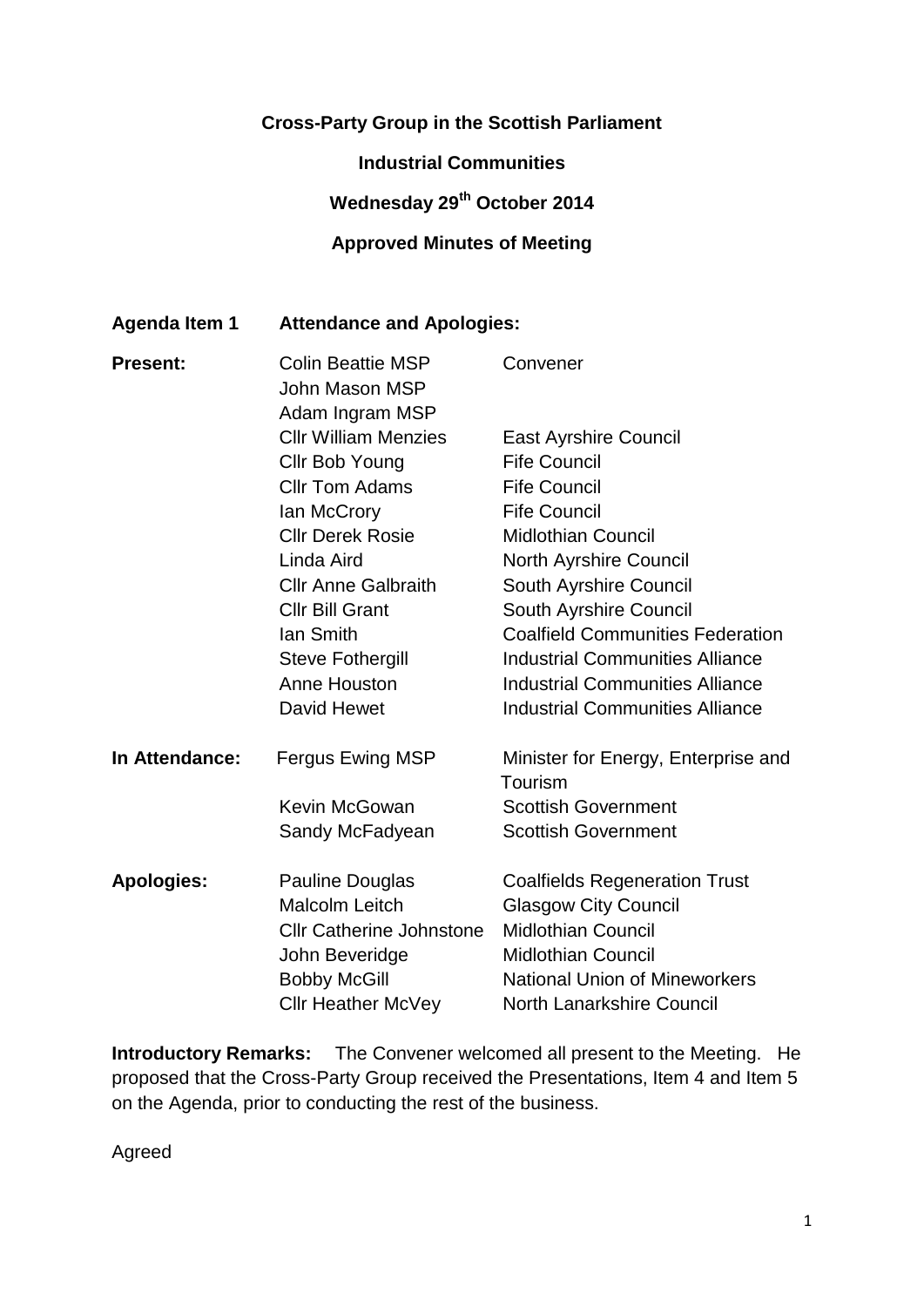### **Agenda item 4 Presentation – Fergus Ewing MSP - Minister for Energy, Enterprise and Tourism**

The Minister firstly outlined some of the forms of assistance from the Scottish Government to support businesses and outlined recent practical examples including:

- Ferguson Shipbuilders,
- Opencast Mining following the collapse of Scottish Coal and ATH,
- Partnership Action for Continuing Employment (PACE),
- The proposals outlined in the Plan "Reindustrialising Scotland for the 21 $^{\rm st}$ Century: A Sustainable Industrial Strategy for a Modern Independent Nation", and
- Supported Businesses in Scotland

During the question and answer session that followed the members of the Cross-Party Group sought clarification on some of the points made by the Minister or highlighted a number of issues relating to the circumstances of the older industrial areas including:

(i) Clarification as whether the Scottish Governments position regarding the reservation of contracts for Supported Businesses was advisory or compulsory.

The Minister indicated that this was not prescriptive but that the Scottish Government was suggesting that it was appropriate for this to be done.

(ii) Concern was expressed regarding the negative impact that Renewables such as Wind Farms can have on tourism in some instances.

The Minister recognised the concerns expressed. He commented that initial decisions on all proposals were made by Local Authorities but that for larger scale proposals the final decision rested with the Scottish Government. He commented that in two thirds of cases the Scottish Government had agreed with the decision of the Local Authority. He also commented that if Local Authorities objected to proposals then they must be subject to a Public Enquiry.

He finally advised that over 11,000 people in Scotland now worked in Renewable Industries.

(iii) Reference was made to a recent Planning Seminar at which it had been suggested that the incentives offered by Renewable Companies were dividing **Communities** 

The Minister understood the issue. He also commented that he would like to see a greater degree of community ownership of appropriate renewable schemes and indicated that there were financial incentives available for this to be realised.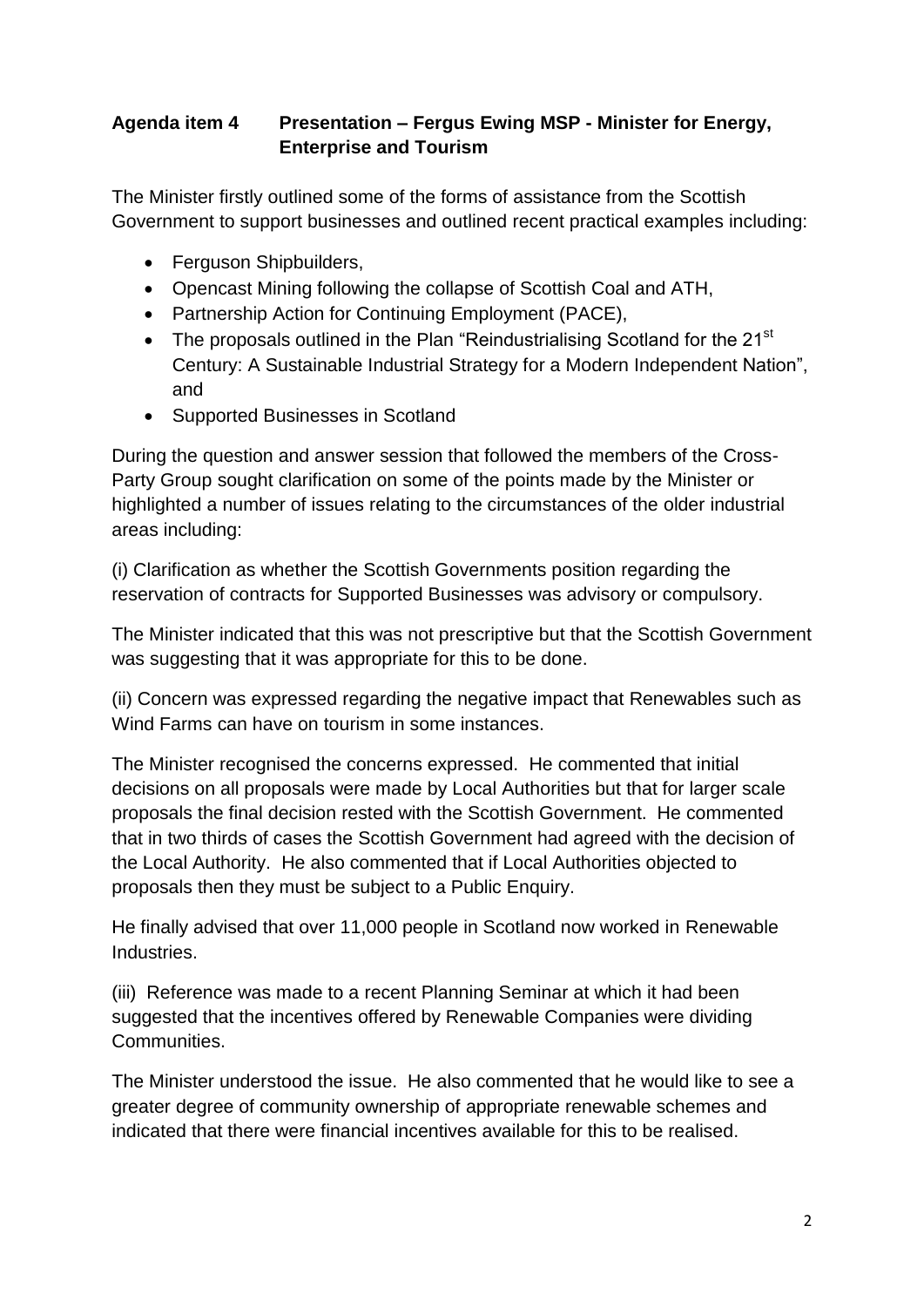(iv) It was suggested that, in relation to the future provision of energy, the focus should not purely be on renewables but that the contribution from other existing facilities such as at Hunterston should be recognised.

(v) The Minister was asked for the Scottish Governments current views on fracking.

The Minister indicated that no mainland applications were being considered at present. He suggested however that the Scottish Government disagrees with the approach taken by the U.K. Government regarding the issuing of blanket approvals and also with U.K. Government's proposal to remove the householder's Right of Objection to proposals. He highlighted that the Scottish Government has already tightened up Planning Legislation and is in the process of establishing the nature of any need for fracking to be undertaken in Scotland.

(vi) Concern was expressed regarding future Energy Policy and reference was made to the degree to which existing facilities such as at Longannet Power Station might help meet the anticipated energy gap.

It was suggested that there should be a good mix of options to ensure that no shortfalls existed.

(viii) It was suggested by the members that industrial companies in Scotland might support energy production perhaps linked to the restoration of opencast sites. Opportunities whereby Energy Policy might support the regeneration of industrial communities would be welcomed.

The Minister recognised the need for a mix of electricity and heat sources. He recognised that there was a need to be realistic and to accept that coal and other energy resources will still have a role to play in the longer term.

The Convener then took the opportunity, on behalf of all the members, to thank the Minister for addressing the Cross Party Group.

The Minister then left the meeting.

**Agenda item 5 Presentation on the People and Communities Fund – Kevin McGowan, Regeneration Strategy Team Leader and Sandy McFadyean, Regeneration Policy Officer.**

Kevin McGowan referred to the Regeneration Strategy, launched in 2011, which focusses on disadvantaged communities and on community led regeneration.

He outlined the actions taken to ensure that community participation was meaningful such as through representation on Community Planning Partnerships.

He then referred in more detail to the People and Communities Fund and to each of the four different Programmes of Funding namely The Main Grant Element, The Strengthening Communities Programme, The Development Trusts Association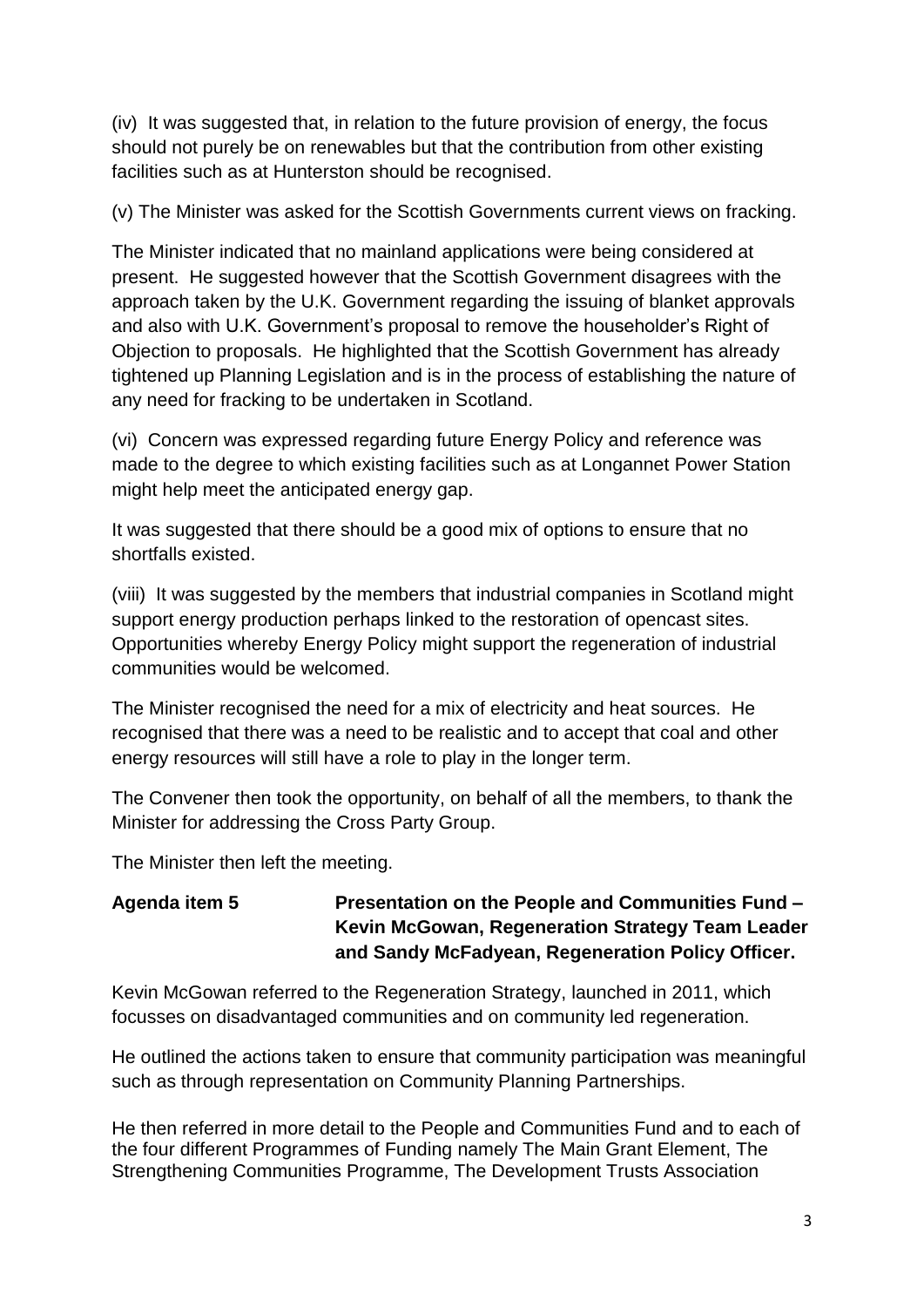Scotland Community Ownership Support Service and the Coalfields Regeneration Trust which is the key agency supporting the social and economic regeneration of former coalfield communities.

A range of issues were highlighted by the Members during the question and answer session that followed including:

(i) Clarification was sought regarding the range of activities that might be supported in community owned facilities.

In response Kevin, as an example, outlined the range of services provided at a community owned facility in Glenboig.

(ii) Reference was made to some of the issues that were currently faced by Community Groups in terms of capacity and support.

The issues were acknowledged by Kevin, but he was of the view that the wide range of support available could assist most Groups.

(iii) Concern was expressed that the various actions being undertaken to increase community ownership of assets coupled with the establishment of Leisure Trusts by Local Authorities was significantly increasing the number of organisations eligible to seek support from a limited number of funding sources and that it was likely that many of these organisations might not receive the level of funding they required.

Kevin responded by indicating that he fully acknowledged the issue and recognised that the support provided by his section in terms of capacity building might have to identify innovative approaches to help some community owned assets to realise sustainability.

The Convener, on behalf of the members, thanked Kevin and Sandy for their presentation and asked whether information could be circulated to the Members regarding the various forms of support that might be given through the People and Communities Fund.

Kevin agreed to send information and hyperlinks to Anne Houston and also confirmed that he would be pleased to discuss any specific issues or opportunities with individual members of the Cross Party Group.

Kevin and Sandy then left the meeting.

The Convener then asked the members to return to the Agenda as circulated.

Agreed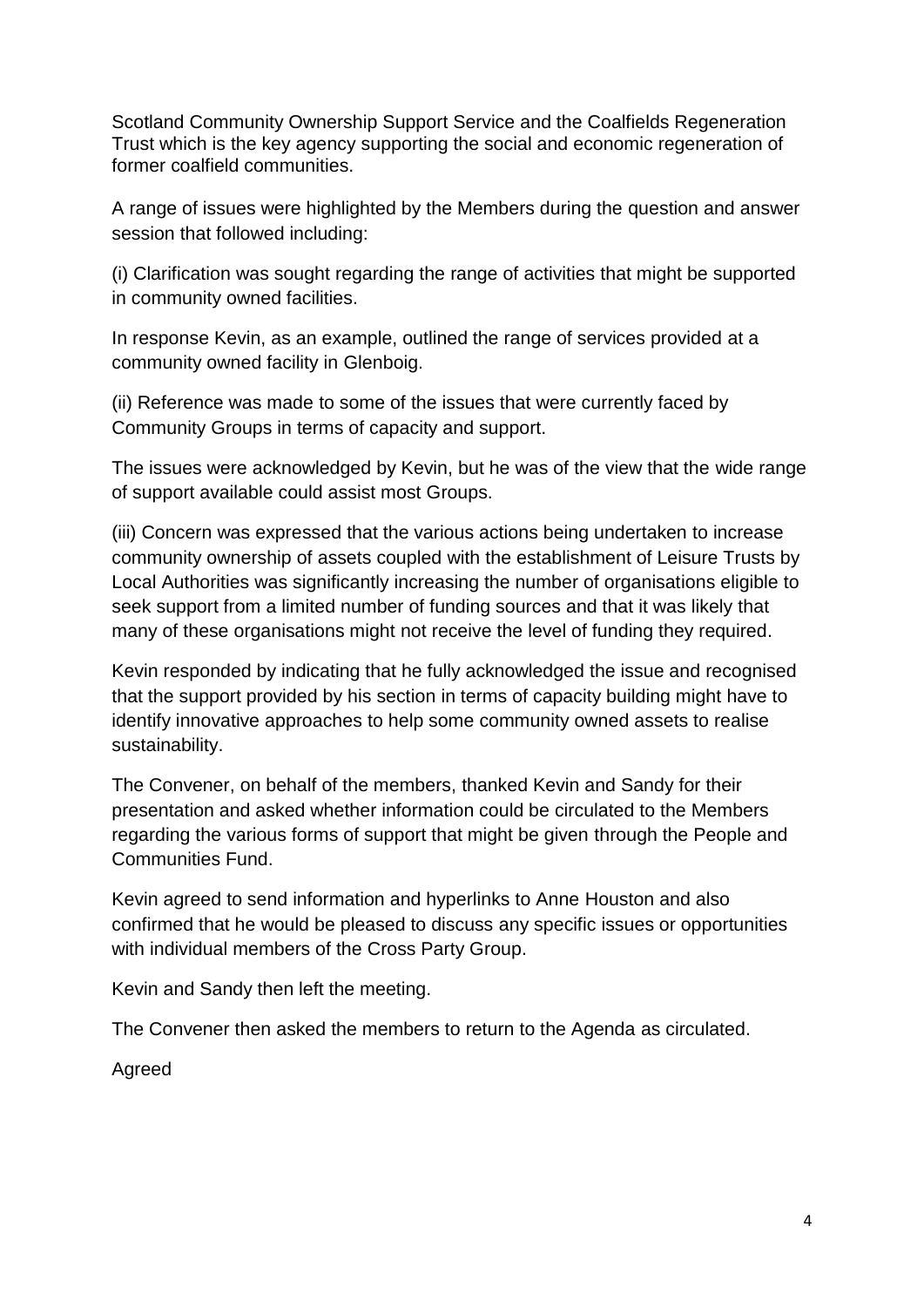## **Agenda Item 2 Note of Cross-Party Meeting 7th May, 2014**

The Minutes were approved.

Linda Aird took the opportunity to remind the members that a Review of the Vacant and Derelict Land Fund was expected and suggested that it be an Agenda Item for a future meeting with the Deputy First Minister.

After a short discussion it was agreed that this issue should continue to feature on Cross-Party Group meeting agendas.

### **Agenda Item 3 Note of Meeting with Nicola Sturgeon MSP on 1st July, 2014 and response from the DFM to the ICA Ten Point Plan.**

The Convener invited Steve Fothergill to comment on the response from the DFM.

Steve Fothergill indicated that in his view the response was very thorough. It implied that the Ten Point Plan had been taken seriously by the Minister and the ICA was therefore very grateful for the response.

He suggested that the response did tend to focus on what the Scottish Government is currently doing, and identified some possible shortfalls in the response, including:

(a) The response tends to comment on the position in Scotland as a whole and does not refer specifically to those issues relating to Industrial Communities.

(b) It glosses over some points in the Ten Point Plan, such as the call for targeting of funds to areas of need, and

(c) It fails to comment on some issues identified in the Ten Point Plan that suggest that the Westminster Government should take certain actions, such as Tax Incentives, to make Enterprise Zones work better.

After discussion it was agreed:

(a) That the ICA Scotland should give detailed consideration to the response from the DFM and also to the points made by Professor Fothergill and that thereafter a summary of the various points should be prepared and circulated with a view to the issues being given further consideration at the next meeting of the Cross Party Group.

(b) To remit to Anne Houston to send a letter of thanks to Nicola Sturgeon for the comprehensive response that had been received.

#### **Any Other Business:**

(a) On the invitation of the Convener Steve Fothergill updated the members regarding the post of Director Scotland for the Industrial Communities Alliance. He reported that after many years of excellent service Anne Houston had intimated that,